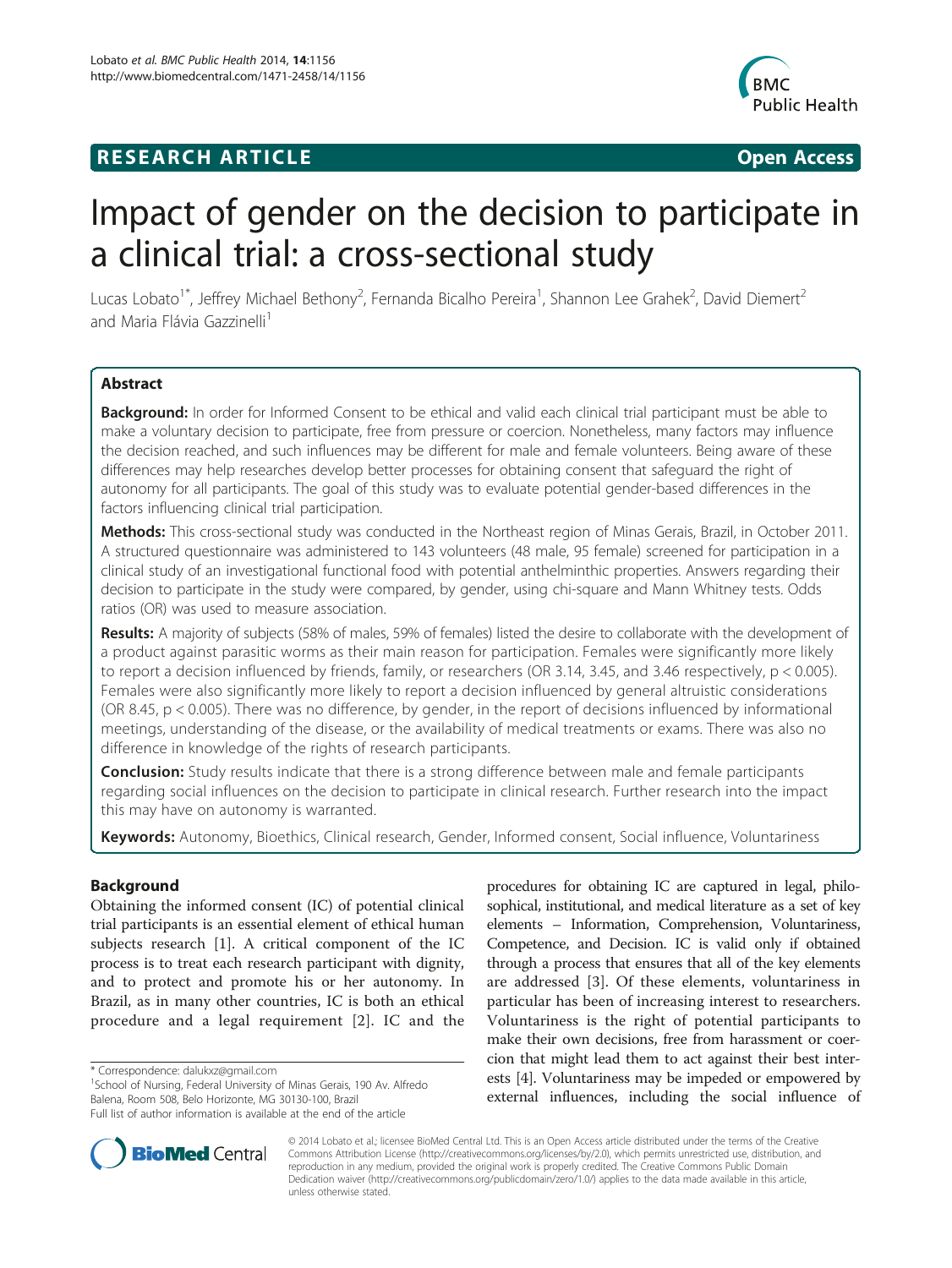family, friends, and the community, as well as the level of knowledge regarding participant rights, and access to health services or medical treatments provided through participation in a clinical trial that are not otherwise available [\[5,6](#page-7-0)].

Additional research is needed to better understand the external influences on taking voluntary decisions to participate in clinical trials, as well as the groups that are more or less likely to experience these influences, and what steps may be taken in the informed consent process to minimize coercive influences and maximize autonomous decision making. Of particular concern in some clinical trial settings are patriarchal family structures that may result in gender-specific decision-making processes, with female participants under pressure to please male family leaders [\[7,8\]](#page-7-0).

The concept of gender encompasses the structure of social relationships institutionalized in a society, as well as individual relationships between males and females, their commonly accepted roles in society, and their everyday habits [\[9](#page-7-0)]. Therefore, a great deal of what is understood as masculine and feminine – with accompanying roles, representations, and responsibilities – goes through a construction process that is essentially social [[10,11](#page-7-0)]. Concepts of differential gender roles are imparted and sustained through education and informal means [[12](#page-7-0)]. Socially constructed gender roles are often considered attributes of femininity and masculinity and upheld in societies as natural or biological differences [[13,14](#page-7-0)]. In this context gender roles determine the social expectations of each individual – what to think, how to act, what to wear, and what the individual's relationship to him or herself and to someone else should be [[9](#page-7-0),[15\]](#page-7-0).

Based on this background, the hypothesis of this study is that the decision to participate in a clinical trial may differ by gender due to preexisting social influences on the decision-making process. There are socio-behavioral arguments, particularly relevant to clinical trials in Brazil, which support this hypothesis. Historically, many families in rural communities in Brazil have been structured with significant gender inequality and male dominance over the behavior of female family members [[16,17\]](#page-7-0). Such organization is molded after a patriarchal system that governs all aspects of collective and individual activities, and includes role differentiation and hierarchy between sexes [\[18](#page-7-0)]. Therefore, the family structure revolves around male supremacy, valuing male-dominated activities at the expense of female-dominated ones, and legitimizing male control over the female body, sexuality, and autonomy [[19](#page-7-0)].

Previous studies have examined the factors influencing the decision of individuals in these communities to participate in clinical trials, as well as levels of knowledge about the rights of research subjects [\[5,20\]](#page-7-0); however,

these studies have not investigate whether the influencing factors affect male and female participants equally. Therefore, we conducted a study of the quality of the IC process for a clinical study of a novel functional food in a rural region of Northeastern Minas Gerais, Brazil, in the context potential gender differences. This study is of importance due to a rapid increase in the number of clinical trials being conducted in Brazil, as well as in other developing countries with similar gender-differentiated social structures [[21,22\]](#page-7-0). The majority of what is known in Brazil on the topic of IC is in the context of hospitalbased clinical trials [[23,24](#page-7-0)], and although voluntariness is considered one of the key elements of obtaining an ethical and valid IC, most IC studies focus on information comprehension [[25,26](#page-7-0)]. There is little Brazilian or international literature dedicated to studying the voluntariness to participate in clinical trials, or that has investigated differences in the willingness to participate that are based on gender differences and voluntariness [\[27](#page-7-0)-[30](#page-7-0)]. Therefore, the primary objective of this study was to determine if external factors influenced the decision to participate in clinical trials and whether these varied by gender. In keeping with Brazilian Resolution 196/96 [[2\]](#page-7-0), this study may also provide information to build practical strategies to strengthen the autonomy of all research participants.

# Methods

### Study design and population

Across-sectional, descriptive and quantitative questionnaire was administered to willing individuals who were consented to participate in a clinical study entitled "A Double-blind, Randomized, Controlled Evaluation of the Tolerability of a Proprietary Oil Blend in Adults Residing in Areas Endemic for Helminth Infections" (Clinicaltrials. gov number NCT01271049), the primary objective of which was to evaluate the tolerability of a functional food with potential anthelminthic qualities among adults residing in an area of Brazil endemic for intestinal helminth infections. The clinical study took place in the district of Novo Oriente de Minas in the northeastern region of Minas Gerais, Brazil, between October 2011 and March 2012. Written informed consent was obtained from all volunteers who were willing to be screened for participation in the study. The Informed Consent Form (ICF) was read to each participant, or if the subject was literate, staff and the participant read the ICF together. After obtaining IC, participants were asked to complete a structured questionnaire to evaluate factors influencing their decision to participate in the clinical study.

One hundred and sixty-nine volunteers were screened for participation in the clinical study, and all agreed to complete the questionnaire. Due to a delay between obtaining consent and the administration of questionnaire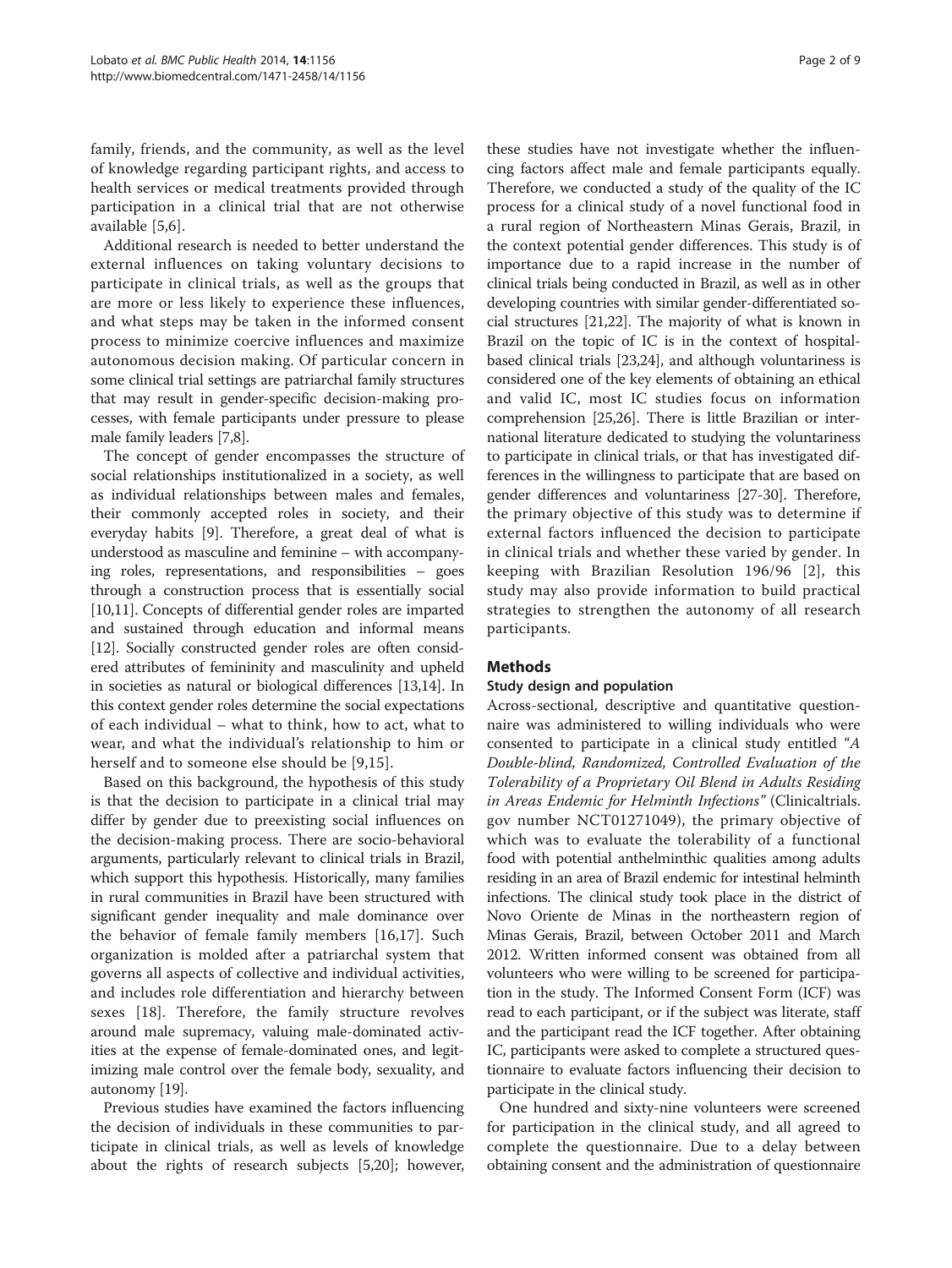(approximately one month), only 143 of 169 originally consented participants completed the questionnaire substudy. The reasons cited for non-participation following original consent were anticipated or actual change of residence to a different municipality (15) and the withdrawal of consent (11).

Study approval was received from the ethical review committees of the George Washington University, the René Rachou Research Center, and the Federal University of Minas Gerais.

# Data collection and statistical analysis

Data for this sub-study were collected via a structured questionnaire designed to evaluate the voluntariness of the decision to participate in the clinical study and the participants' understanding of clinical research. In order to assess voluntariness, the questionnaire addressed possible factors influencing the decision to participate in the study, the primary reason for participating, and the level of knowledge about the rights of research participants. Questions were developed with guidance from other questionnaires used for similar purposes [\[31,32](#page-7-0)], the requirements of Resolution 196/96 of the National Health Council of Brazil on human subjects research [[2\]](#page-7-0), and international standards (such as the International Conference on Harmonisation). Questions were formatted as dichotomous "yes" or "no" questions.

Questionnaires required 10 minutes on average for completion, and were administered in an interview format in the residence of the participant. Interviewers were trained to standardize the information collection process in order to maximize reliability of the data and minimize bias. Following collection the data were coded and entered into an SPSS database (Version 14.0. Chicago, SPSS Inc.). Error was reduced through independent double data entry. In the case of discrepancies, the data in question were confirmed by review of the original questionnaire.

Data were described by absolute frequency, while quantitative variables were summarized by arithmetic means and standard deviations. Differences in socioeconomic, demographic, and motivation factors were compared by gender using the chi-square test for categorical data and the independent t-test for quantitative variables. Odds ratios (OR) and associated 95% confidence intervals were used to estimate associations, and the chi-square test used to verify the significance of associations.

To analyze the combined influence of all factors on the decision to participate in a clinical study an index called the General Influence Index was created. Each factor marked as influential to a participant's decision received a score of 1, and each factor marked as not influential received a score of 0. Eight factors of influence were assessed for each participant, resulting in total scores ranging from 0 to 8. Higher scores indicated greater influence by the evaluated factors and lower values lower influence. At the extremes, a total score of 0 indicated that the participant was not influenced by any factors evaluated in the questionnaire, whereas a total score of 8 indicated that the participant was influenced by all factors evaluated. Differences in the General Influence Index for male and female participants were compared using the Mann–Whitney test. P values of less than 5% were considered statistically significant.

# Results

A total of 143 subjects completed the questionnaire, corresponding to 85% of the total number of volunteers who were approached. Participants were 34 years old on average, with a majority self-reporting as black or of mixed race. A majority of participants were also female, married, illiterate or had less than an  $8<sup>th</sup>$  grade education, had a family income of over BRL 545 (USD 247), and accessed electronic media more than five times per week. There were no statistically significant differences in demographics or socioeconomic status by gender (Table [1\)](#page-3-0) or age (t-test;  $p = 0.32$ ). There was also no significant difference in the sub-study population and the community from which volunteers were recruited in terms of age, race, gender, marital status, formal schooling, monthly income, and residence location (chi-square test and Mann Whitnney test;  $p > 0.05$  for all statistical tests).

A majority of participants cited collaborating in the development of a product against parasitic worms (i.e., the aim of the clinical study) as a motivation for participating in the clinical trial (58.0% and 59.5% for male and female participants, respectively). The potential of overcoming difficulties in accessing medical care was cited by 39.8% of male participants and 35.7% of female participants as being a motivating factor for study participation. A small minority of subjects in both gender groups (2.9% and 5.3% for males and females, respectively) indicated the desire to please researchers as a reason to participate in the study (Figure [1\)](#page-3-0). Differences in factors motivating participation between gender groups were not statistically significant  $(chi-square; p = 0.67)$ .

In regard to the rights of study participants, both male and female participants were most knowledgeable of the right to withdraw from the clinical trial at any time. Participants also displayed an understanding of the availability of medical treatment that was available outside of participation in the clinical study (e.g., at the municipal health clinic). Knowledge of these rights did not significantly differ by gender ( $p = 0.46$ ). Both genders showed low knowledge of the right to continued medical treatment to which they are otherwise entitled in the case of withdrawal of consent, with no significant difference by gender (p =0.82) (Table [2\)](#page-4-0).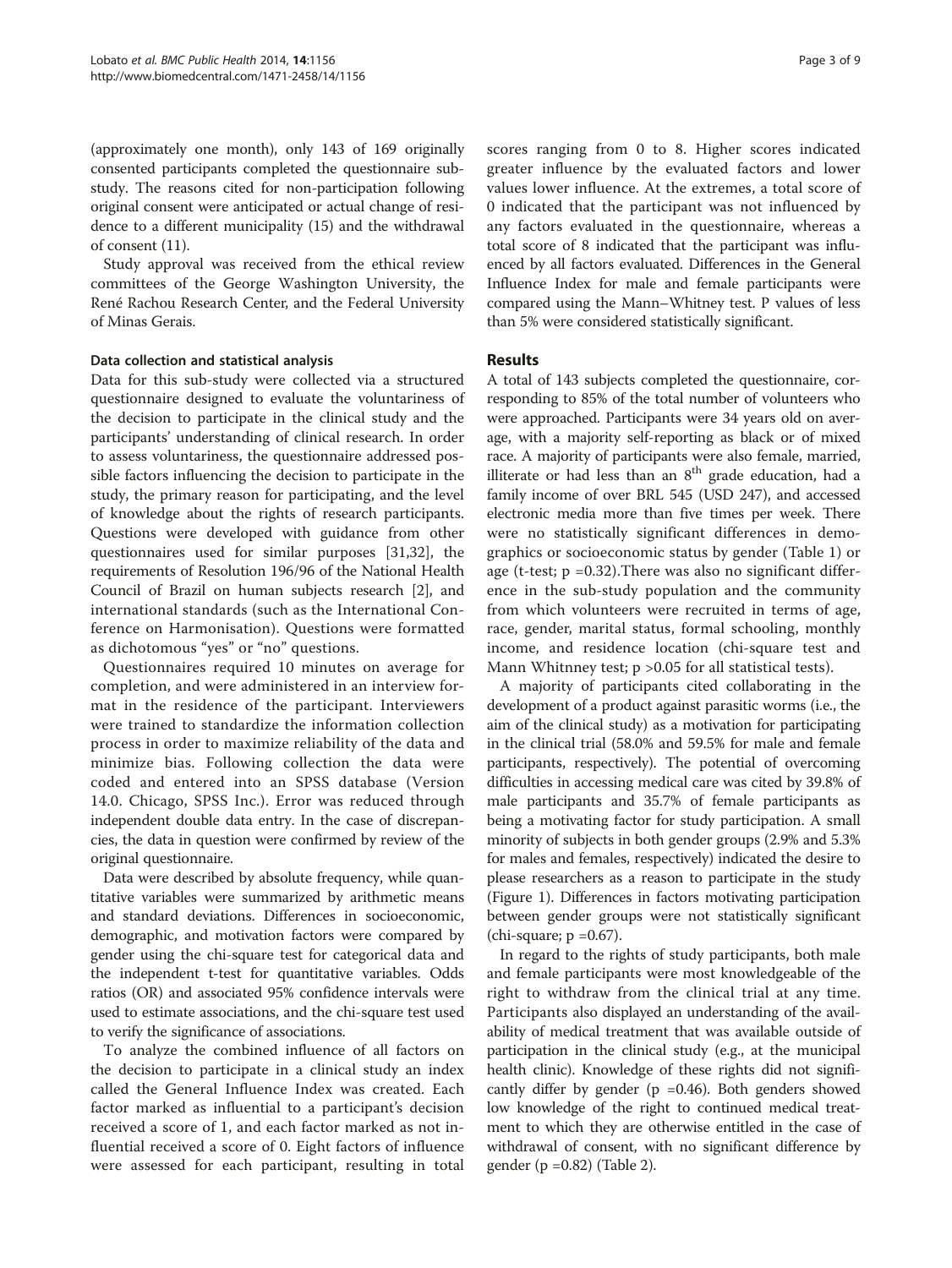<span id="page-3-0"></span>

| Variable                              | Male       | Female     | $x^2$ | р    |
|---------------------------------------|------------|------------|-------|------|
| Education level                       |            |            |       |      |
| - Elementary school                   | 31 (21.7%) | 64 (44.8%) | 0.11  | 0.79 |
| - High school                         | 17 (11.8%) | 31 (21.7%) |       |      |
| Family income                         |            |            |       |      |
| - Below R\$545                        | 22 (15.4%) | 50 (34.9%) |       | 0.48 |
| - Above to R\$545                     | 26 (18.3%) | 45 (31.4%) | 0.59  |      |
| Marital status                        |            |            |       |      |
| - Single                              | 11 (7.6%)  | 18 (12.6%) |       | 0.57 |
| - Married                             | 37 (25.9%) | 77 (53.9%) | 0.31  |      |
| Access to electronic media (per week) |            |            |       |      |
| - 2 to 4 times                        | 17 (11.8%) | 24 (16.7%) | 0.97  | 0.40 |
| - 5 to 7 times                        | 31(21.8%)  | 71 (49.7%) |       |      |
| Total                                 | 48 (27.7%) | 95 (72.3%) |       |      |

In the General Influence Index, female participants scored an average of 6.2 (SD: 1.76) with a median of 7.0, and male participants an average of 5.0 (SD: 1.97), median of 5.0 ( $Z = −3.61$ . U =1449.5; p =0.02). Both gender groups included participants with minimum scores of 0 (no influence) and maximum scores 8 (influenced by all factors evaluated). Figure [2](#page-4-0) shows a boxplot of the General Influence Index, by gender.

Female participants were significantly more likely than male participants to report a decision influenced by friends, family, the researcher and the altruism (OR: 3.14, 3.45, 3.46 and 8.45, respectively,  $p < 0.005$  in statistical tests), while no decision-influencing factors were significantly more likely among male participants (Table [3](#page-5-0)).

### **Discussion**

The results of this study indicate that male and female participants differed in the factors that influenced their decision to participate in the ABS-00-02 clinical trial. Most importantly, female participants were more likely than male participants to have their decision to participate influenced by their partner or their families. These results support the theory that the decision to participate in clinical research may be impacted not only by the individual characteristics of participants, but also by interpersonal relationships and social norms of the community where the study is conducted [\[33\]](#page-7-0). A similar pattern was found in a study conducted in Ghana, where all interviewed female participants indicated that they consulted their husbands before deciding to participate. Of these, some indicated that if their husband had been against their participation they would have declined, whereas others indicated that the final decision was their own to make [[34](#page-7-0)]. In another study in Ghana, it was observed that the decision of female volunteers to participate was frequently subject to the control of a parent or husband [\[35\]](#page-7-0).

It is hypothesized that the influence of a partner or family member is greater in clinical trials taking place in

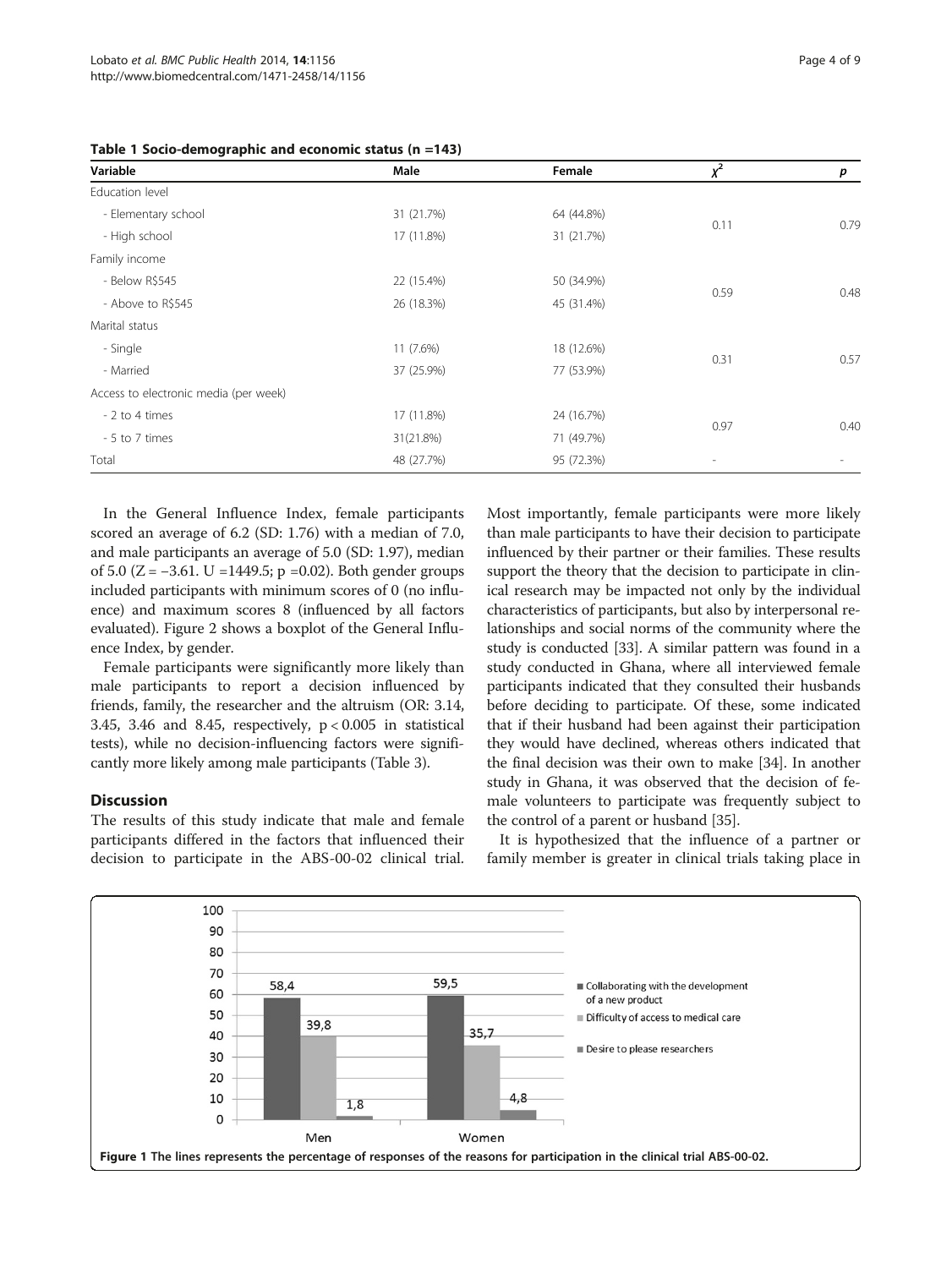| <b>Ouestion</b>                                               | Male       | Female     |      |      | <b>OR</b> | CI (95%)      |
|---------------------------------------------------------------|------------|------------|------|------|-----------|---------------|
|                                                               | n(%)       |            |      | D    |           |               |
| Alternative of medical treatment                              | 39 (81.1%) | 71 (74.4%) | 0.54 | 0.45 | 0.72      | $0,30 -1,71$  |
| Withdraw from the research                                    | 44 (91.6%) | 86 (90.5%) | 0.56 | 0.82 | 0.86      | $0.25 - 2.98$ |
| Maintenance of medical treatment in case of leaving the study | 14 (29.1%) | 22 (23,1%) | 0.48 | 0.54 | 0.77      | $0,35 - 1,69$ |

#### <span id="page-4-0"></span>Table 2 Knowledge about the rights of the clinical trial participant ABS-00-02, according to the genre

Statistical test for Chi-Square; Odds Ratio; Confidence Interval (95%).

Americaninhas, Minas Gerais, 2011 (n =143).

developing countries than in developed countries. This is supported by the results of a multicenter study of hypertension and genetics, in which no female participants enrolled in the US solicited the advice of a partner before participation, compared to 47% of female participants enrolled in Nigeria that solicited the advice of their partner prior to participating in the trial [\[7\]](#page-7-0). Despite this, social influencers have also been observed in studies based in developed countries, including a health services study conducted in the UK enrolling 32 pregnant women, of which 9 delegated their decision to be tested for HIV to another person, including a partner, close friend, or health professional. Of these, 3 reported feeling pressure to consent to the test against their wish, due to external influence [[35\]](#page-7-0).

Taken together, these studies indicate that the need or desire to solicit advice from domestic partners or other family members as part of the decision making process may be greater for female participants in developing country settings, but is likely to be observed to varying degrees across settings. Although undue pressure by a partner or family member to participate or not participate in clinical research is an impediment to autonomy, consultation in itself may not be an impediment, and may in fact lead to greater contemplation and a more informed decision. Additional research is needed to understand the extent to which the differences in social influence seen in this study relate to undue pressure or coercion, or a difference in personal preference to seek consultation with others prior to reaching an independent decision.

Although low for both groups, another important finding of this study was the difference, by gender, in the reported influence of researchers on the decision to participate. It is thought that in Americaninhas, the site

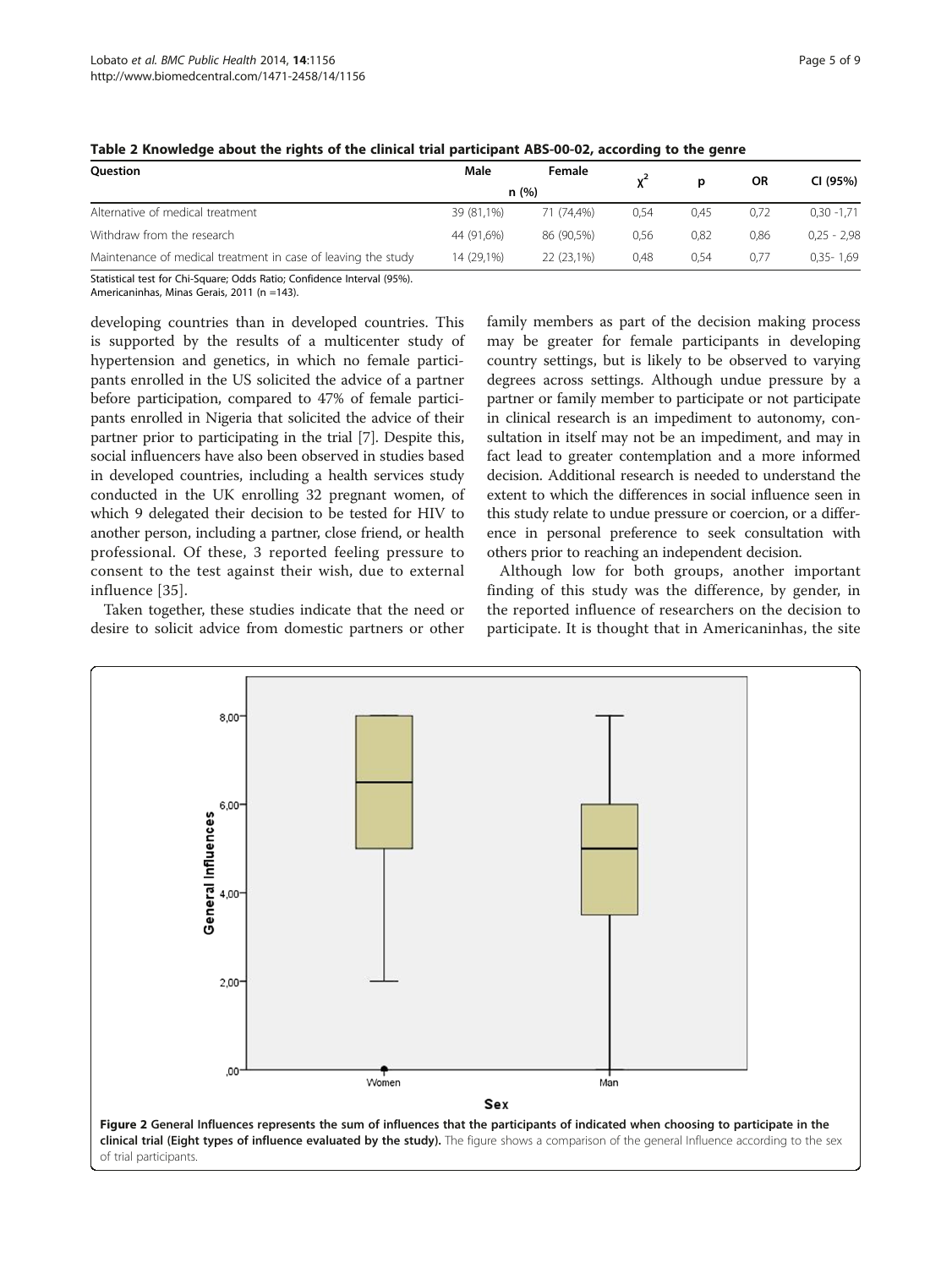| <b>Variables</b>           | Female     | Male       | $\chi^2$ | p     | OR   | IC (95%)       |
|----------------------------|------------|------------|----------|-------|------|----------------|
| <b>Friends</b>             |            |            |          |       |      |                |
| Influenced                 | 43 (45,3%) | 10 (20,8%) | 8,15     | 0,006 | 3,14 | $1,45 - 7,03$  |
| Not influenced             | 52 (54,7%) | 38 (79,2%) |          |       |      |                |
| <b>Family (Spouse)</b>     |            |            |          |       |      |                |
| Influenced                 | 58 (61,1%) | 15 (26,7%) | 11,33    | 0,001 | 3,44 | 1,65-7,20      |
| Not influenced             | 37 (38,9%) | 33 (73,3%) |          |       |      |                |
| Researcher                 |            |            |          |       |      |                |
| Influenced                 | 83 (91,7%) | 32 (66,7%) |          | 0,001 | 3,45 | $1,47 - 8,11$  |
| Not influenced             | 12 (8,3%)  | 16 (33,3%) | 8,67     |       |      |                |
| <b>Meetings</b>            |            |            |          |       |      |                |
| Influenced                 | 75 (78,9%) | 33 (68,8%) |          | 0,18  |      | $0,78 - 3,70$  |
| Not influenced             | 20 (21,1%) | 15 (31,2%) | 1,79     |       | 1,70 |                |
| Learning about the disease |            |            |          |       |      |                |
| Influenced                 | 74 (85,4%) | 34 (70,9%) |          | 0,35  | 1,45 | $0,65 - 3,19$  |
| Not influenced             | 21 (14,6%) | 14 (29,1%) | 0,86     |       |      |                |
| Helping others (altruism)  |            |            |          |       |      |                |
| Influenced                 | 91(95,7%)  | 35 (72,9%) |          | 0,01  | 8,45 | $2,58 - 27,67$ |
| Not influenced             | $4(4,3\%)$ | 13 (27,1%) | 15,92    |       |      |                |
| <b>Medical treatment</b>   |            |            |          |       |      |                |
| Influenced                 | 80 (84,3%) | 41(85,5%)  |          |       |      | $0,34 - 2,40$  |
| Not influenced             | 15 (15,7%) | 7(14,5%)   | 0,03     | 0,82  | 0,91 |                |
| <b>Medical exams</b>       |            |            |          |       |      |                |
| Influenced                 | 85 (89,4%) | 40 (83,4%) | 1,09     | 0,29  | 1,68 | $0,06 - 4,60$  |
| Not influenced             | 10(10,6%)  | 8 (16,6%)  |          |       |      |                |
| Total                      | 95 (72,3%) | 48 (27,7%) |          |       |      |                |

<span id="page-5-0"></span>Table 3 Influential factors in the decision of trial participants ABS-00-02 according to gender

Statistical test for Chi-Square; Odds Ratio; Confidence Interval (95%).

Americaninhas, Minas Gerais, 2011 (n =143).

of the ABS-00-02 study, this researcher influence is comparable to the influence of health professionals on patient decisions in hospital environments. This interpretation is supported by studies conducted in the same region, which found that participants considered study researchers as equivalent to standard care medical doctors [[5,31](#page-7-0)]. A number of studies have also indicated that in certain settings male health-seeking behavior may be lower as compared to female health-seeking behavior for a number of reasons, including a perceived weakness or vulnerability in requiring medical assistance [[36,37](#page-7-0)]. The non-differentiation of researchers from standard care doctors combined with differing health-seeking behaviors may therefore explain the difference in the influence of researchers, by gender, on the decision to participate in the ABS-00-02 clinical trial.

This study also examined motivating factors for voluntary participation, and may provide insight into the question raised by Diniz [[37](#page-7-0)] in an bioethics related article, where he asked "…what would cause someone

to voluntarily put themselves at risk when there are no financial advantages?" This question is especially pertinent in countries such as Brazil, where offering financial incentives for participation in clinical research is prohibited [[2](#page-7-0)]. Diniz cites a lack of access to medical treatment as the answer to this question, while our response is that there may be many motivating factors in addition to, or in place of, financial incentives. In this study, a high percentage of ABS-00-02 participants did indicate that access to health services was a motivating factor for participation, and lack of access to medical treatment is commonly cited across a number of settings, including in studies conducted in African in response to the HIV/AIDS epidemic [[38\]](#page-7-0). Alternative answers relating to the idea of voluntariness are for the benefit to ones own family or community, and for the benefit to society at large (general altruism). In this study, the desire to collaborate in the development of a product capable of fighting hookworm disease, highly endemic in the region, was cited as a motivating factor for participation in the ABS-00-02 trial by a majority of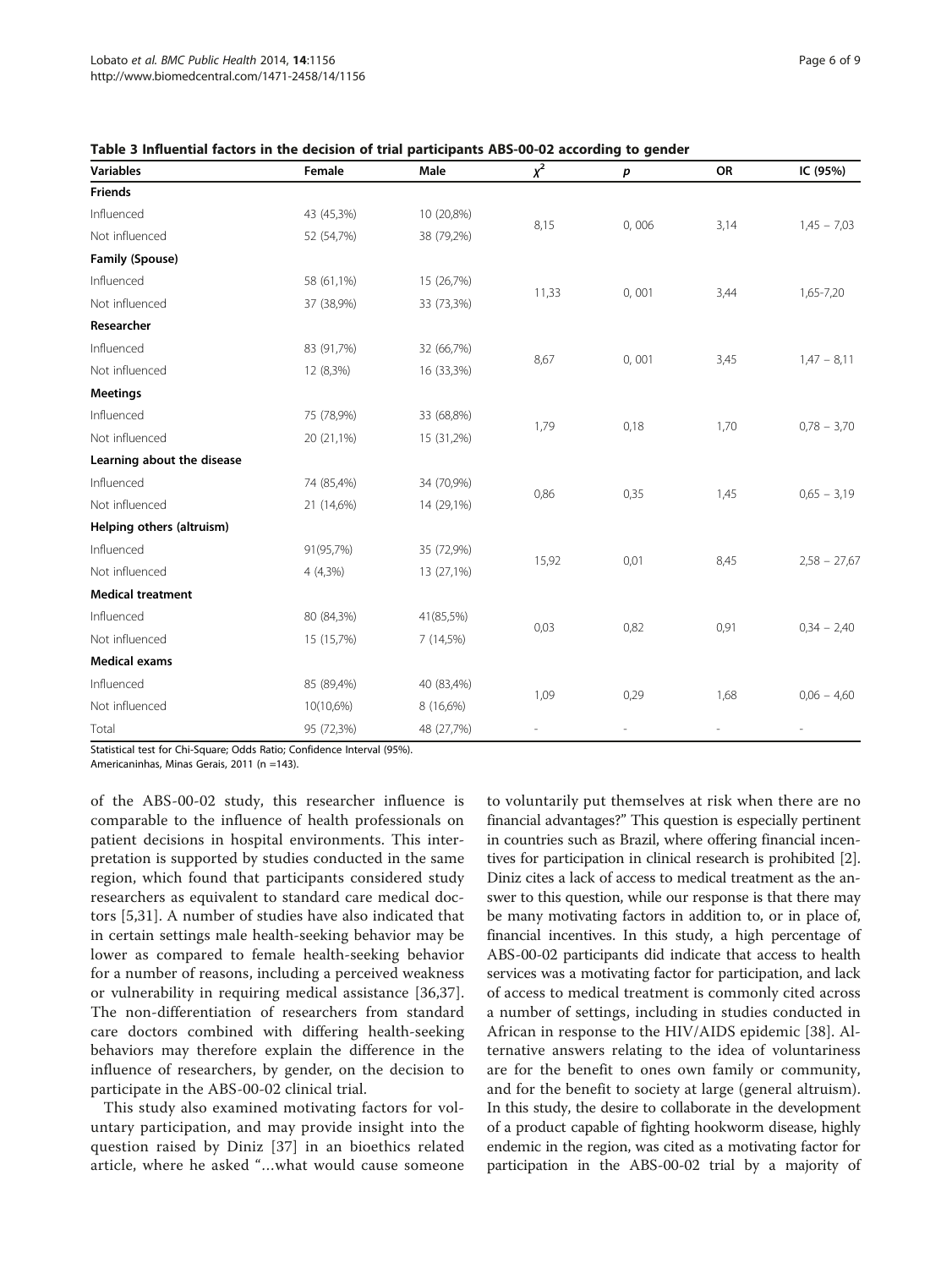participants, both male and female. In another clinical trial conducted in Brazil, and in trials conducted in African, the Caribbean, the US, and Australia, general altruism was reported as a major motivating factor for participation [[5](#page-7-0),[39,40](#page-7-0)].That said, for the ABS-00-02 study, only a small minor of participants reported general altruism as a motivating factor in their decision to participate in the trial.

Although cited as a challenge to IC in developing countries, nearly all participants in this study understood the right to withdraw from the study at any time. Unfortunately, a lack of knowledge regarding alternatives to participation may compel subjects to continue in studies despite knowledge of the right of withdraw [[41,42](#page-7-0)]. Therefore, knowledge regarding the right to withdraw from research must be linked with an understanding of alternatives to participation, including the right to not participate without loss of medical treatment or care to which one is otherwise entitled [[38](#page-7-0),[43,44\]](#page-7-0). In this study a majority of participants correctly cited the availability of alternative medical treatments. Awareness of medical alternatives may be due in part to the fact that residents of Americaninhas have easy access to parasitological exams and chemotherapy treatment in the Unidade Básica de Saúde (Basic Health Unit), offered by the Sistema Único de Saúde (Unified Public Health System) free of charge, as well as access to additional exams and anthelmintic chemotherapy through the primary care network of the Novo Oriente de Minas municipality. Given this, it is not known if the observed high rate of understanding of alternatives to participation would carry-over to another trial for an indication not well understood by this study population, or not addressed in the local health system. This is in fact an area of great ethical debate. In a study in Ghana a majority of participants cited participation as the only method to obtain a medication for the treatment of HIV/AIDS, and in some cases mistook research with medical treatment. This confusion may stem from the fact that a number of studies conducted in the study area included access to basic medical care not otherwise readily accessible to the population [[42](#page-7-0)].

A possible limitation of this study is non-differential recall bias due to the 1-month lag between volunteers making a decision to participate in the clinical trial and administration of the sub-study questionnaire. Intentional responder bias is also possible if volunteers perceived a particular response to be more desirable. The potential for these biases was minimized by a relatively short 1-month lag time between clinical trial consent and questionnaire administration, the use of simple closed-end questions, administration of the questionnaire in a standardized fashion by trained interviewers, and exclusion of highly sensitive or culturally taboo topics.

## Conclusion

In certain settings female participants appear to be more likely than male participants to solicit the advice of domestic partners or family members prior to providing consent to participate in clinical trials. Even where the informed consent process meets national and international standards if such consultation includes undue pressure the right to autonomy will be impacted [\[45,46](#page-7-0)]. Given this, some have asserted that in settings of ingrained gender inequality, where such undue pressure or coercion is likely, female study participants should in fact be considered extrinsically vulnerable [\[47](#page-7-0)[,48](#page-8-0)]. We believe that acknowledgment and examination of differences in social influence on the decision-making process is an important step to improving informed consent processes and obtaining valid IC [[49,50\]](#page-8-0). In settings where autonomy may otherwise be compromised additional strategies to promote IC should be considered, such as educational interventions prior to study recruitment [[5,20,24](#page-7-0)]. However, in all settings such efforts should not extend to exclusion of females from research studies [[38\]](#page-7-0). Not only would such exclusion negatively impact the study of exclusively female conditions, it would deprive women of the many potential benefits of research participation [[51,52\]](#page-8-0).

Additional evaluation of gender differences on the decision to voluntarily participate in clinical research is thus warranted, particularly to examine the degree to which differences in social influence relate to undue control over or decreased autonomy of female participants versus individual preference for external consultation or decision-making support. Additional research to assess the perception of voluntariness using validated instruments such as the Decision Making Control Instrument is also encouraged [[53](#page-8-0)].

#### Competing interests

The authors declare that they have no competing interests.

#### Authors' contributions

LL contributed to concept development, questionnaire design, data collection, data analysis and interpretation, manuscript preparation, and manuscript finalization. JMB contributed to data analysis and interpretation, manuscript preparation, and manuscript finalization. FBP contributed to concept development, data analysis and interpretation, manuscript preparation, and manuscript finalization. DD contributed to data analysis and interpretation, manuscript preparation, and manuscript finalization. SLG contributed to data analysis and interpretation, manuscript preparation, and manuscript finalization. All authors confirm that this manuscript has not been previously published and is not being considered for publication in any other journal. All authors read and approved the final manuscript.

#### Acknowledgments

We wish to thank all who participated directly or indirectly in this research. The study population was drawn from a clinical trial sponsored and funded by Kraft Foods, Inc.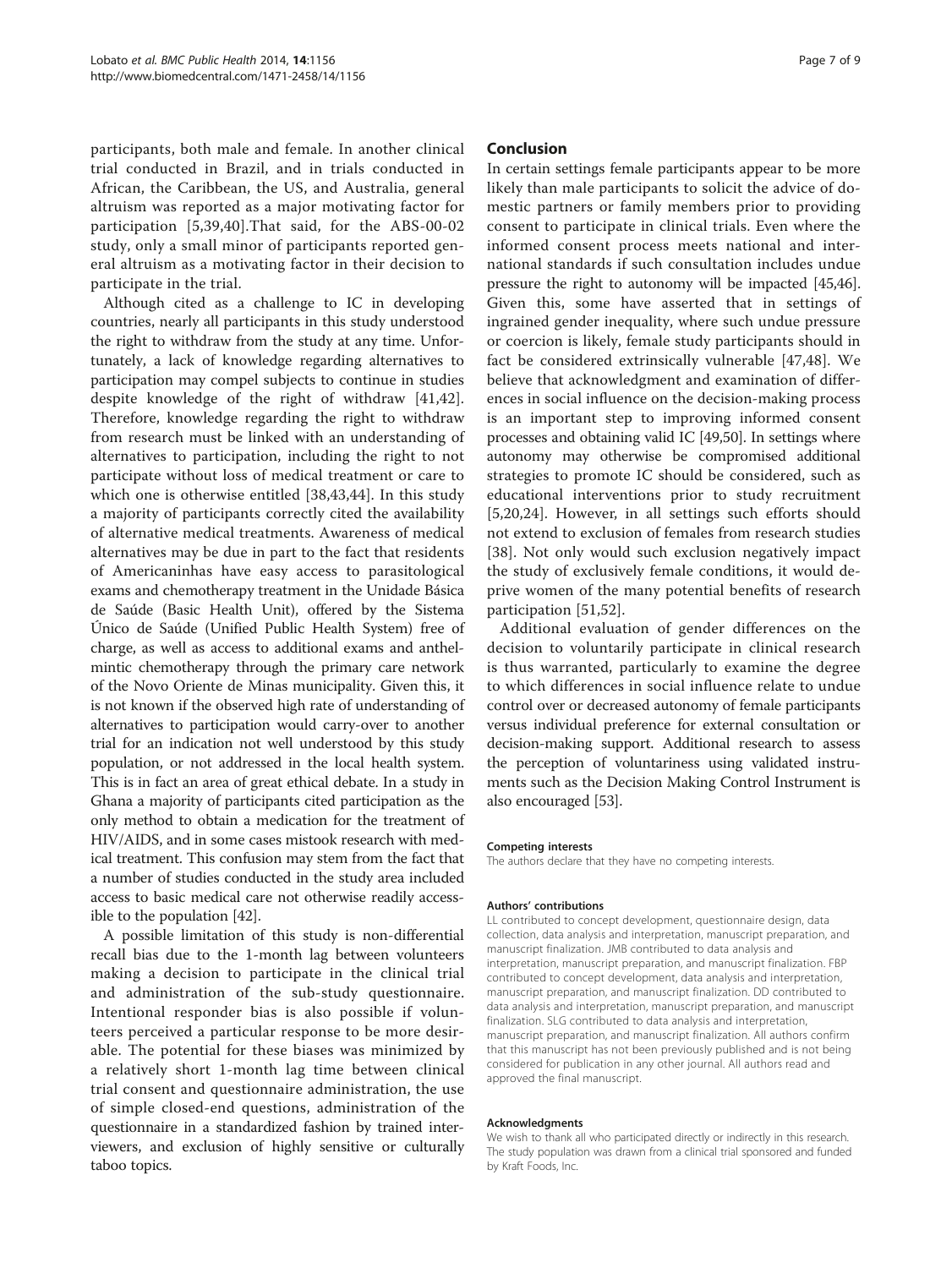#### <span id="page-7-0"></span>Author details

<sup>1</sup>School of Nursing, Federal University of Minas Gerais, 190 Av. Alfredo Balena, Room 508, Belo Horizonte, MG 30130-100, Brazil. <sup>2</sup>Department of Microbiology, Immunology and Tropical Medicine, School of Medicine and Health Sciences, The George Washington University, Washington, DC, USA.

#### Received: 9 August 2013 Accepted: 28 October 2014 Published: 6 November 2014

#### References

- Emanuel EJ, Wendler D, Killen J, Grady C: What makes clinical research in developing countries ethical? The benchmarks of ethical research. J Infect Dis 2004, 189:930–937.
- 2. Conselho Nacional de Saúde: Resolução n° 196 de 10 de outubro de 1996. Brasília (DF): Diretrizes e normas regulamentadoras de pesquisas envolvendo seres humanos [online]. Diário Oficial da República Federativa do Brasil; 1996. Disponível em:<http://conselho.saude.gov.br/docs/Reso196.do>.
- 3. Beauchamp TL, Childress JF: Principles of Biomedical Ethics. 5th edition. New York: Oxford University Press; 2001.
- 4. Raymundo MM, Goldim JR: Do consentimento por procuração à autorização por representação. Revista Bioética 2007, 15:83–99.
- 5. Almeida CH, Marques RC, Reis DC, Couto-Melo JM, Diemert DJ, Gazzinelli MF: A pesquisa científica na saúde: uma análise sobre a participação de populações vulneráveis. Texto Contexto - Enfermagen 2010, 19:104–111.
- 6. Mandava A, Pace C, Campbell B, Emanuel E, Grady C: The quality of informed consent: mapping the landscape. A review of empirical data from developing and developed countries. J Med Ethics 2012, 38:356-365.
- 7. Marshall PA, Adebamowo CA, Adeyemo AA, Ogundiran TO, Vekich M, Strenki T, Zhou J, Prewitt E, Cooper RS, Rotimi CN: Voluntary participation and informed consent to international genetic research. Am J Public Health 2006, 96:1989–1995.
- Tekola F, Bull SJ, Farsides B, Newport MJ, Adeyemo A, Rotimi CN, Davey G: Tailoring consent to context: designing an appropriate consent process for a biomedical study in a low income setting. PLoS Negl Trop Dis 2009,  $3.6482$
- 9. Arrazola LSD: O cotidiano sexuado de meninos e meninas em situação de pobreza. In Quem mandou nascer mulher?. Edited by Madeira FR. Rio de Janeiro: Record/Rosa dos tempos; 1997:347–402.
- 10. Welzer-Lang D: Os homens e o masculino numa perspectiva de relações sociais de sexo. Em: M.R. Schpun (org.). Masculinidades. São Paulo: Boitempo; Santa Cruz do Sul: Edunisc; 2004:107–128.
- 11. Kimmel MS: A produção simultânea de masculinidades hegemônicas e subalternas. (O.F. Leal, trad.). Porto Alegre: Horizontes Antropológicos; 1998:103–117.
- 12. Meyer DE: Gênero e educação: teoria e política. In Corpo, gênero e sexualidade: um debate contemporâneo na educação. Edited by Louro GL, Nekel JF, Goellner SV. Petrópolis, RJ: Vozes; 2003:9–27.
- 13. Trindade ZA, Nascimento ARA, Gianordoli-nascimento IF: Violência, exclusão social e desenvolvimento humano. Estudos em representações sociais. 3rd edition. Brasília: Universidade de Brasília; 2006.
- 14. Torrão Filho A: Uma questão de gênero: onde o masculino e o feminino se cruzam. Cadernos Pagu 2005, 24:127–152.
- 15. Cosa LHR, Coelho EAC: Ideologias de gênero e sexualidade: a interface entre a educação familiar e a formação profissional de enfermeiras. Texto Contexto Enferm 2013, 22:485–492.
- 16. Ressel LB, Gualda DM: Sexuality as cultural construction: reflections on inherent prejudice and myths in a group of rural women. Rev Esc Enferm USP 2003, 37:82–87.
- 17. Rocha-Coutinho ML: Dos contos de fada aos super-heróis: mulheres e homens brasileiros reconfiguram identidades. Psicologia Clínica 2000, 2:65–82.
- 18. Hirata H, Laborie F, Le Doaré H, Senotier D: Dicionário de Feminismo. 3°th edition. São Paulo: Editora UNESP; 2009.
- 19. Narvaz MG, Koller SH: Famílias e patriarcado: da prescrição normativa à subversãocriativa. Psicol Soc 2006, 18:49–55.
- 20. Lobato L, Souza V, Caçador B, Soares A, Wingester E, Gazzinelli M: Efeitos de intervenção educativa na qualidade ética do consentimento livre e esclarecido. Revista Bioética 2012, 20:479–489.
- 21. deZulueta P, Boulton M: Routine antenatal HIV testing: the responses and perceptions of pregnant women and the viability of informed consent. A qualitative study. J Med Ethics 2007, 33:329–336.
- 22. Thiers FA, Sinskey AJ, Berndt ER: Trends in the globalization of clinical trials. Nat Rev Drug Discov 2008, 7:13–14.
- 23. Cheng JD, Hitt J, Koczwara B, Schulman KA, Burnett CB, Gaskin DJ, Rowland JH, Meropol NJ: Impact of quality of life on patient expectations regarding phase I clinical trials. J Clin Oncol 2000, 18:421–428.
- 24. Araujo DVP, Zoboli ELCP, Massad E: Como tornar os termos de consentimento mais fáceis de ler? Rev Assoc Med Bras 2010, 56:151–156.
- 25. Muthuswamy V: Ethical issues in HIV/AIDS research. Indian J Med Res 2005, 121:601–610.
- 26. Kaewpoonsri N, Okanurak K, Kitayaporn D, Kaewkungwal J, Vijaykadga S, Thamaree S: Factors related to volunteer comprehension of informed consent for a clinical trial. Southeast Asian J Trop Med Public Health 2006, 37:996–1004.
- 27. Valapour M, Kahn JP, Bailey RF, Matas AJ: Assessing elements of informed consent among living donors. Clin Transplant 2011, 25:185-190.
- 28. Behrendt C, Gölz T, Roesler C, Bertz H, Wünsch A: What do our patients understand about their trial participation? Assessing patients understanding of their informed consent consultation about randomised clinical trials. J Med Ethics 2011, 37:74–80.
- 29. Minnies D, Hawkridge T, Hanekom W, Ehrlich R, London L, Hussey G: Evaluation of the quality of informed consent in a vaccine field trial in a developing country setting. BMC Med Ethics 2008, 9:1–9.
- 30. Horwitz RH, Roberts LW, Seal DW, Joseph P, Maschke KJ, Verdier RI, Nerette S, Pape JW, Fitzgerald DW: Assessing whether consent for a clinical trial is voluntary. Ann Intern Med 2013, 158:222–224.
- 31. Meneguin S, Zoboli ELCP, Domingues RZL, Nobre MR, Cesar LAM: Entendimento do termo de consentimentoporpacientespartícipe sempesquisascomfármaconacardiologia. Arq Bras Cardiol 2010, 94:4–9.
- Gazzinelli MF, Lobato L, Matoso L, Avila R, de Cassia Marques R, Shah Brown A, Correa-Oliveira R, Bethony JM, Diemert DJ: Health education through analogies: preparation of a community for clinical trials of a vaccine against hookworm in an endemic area of Brazil. PLoS Negl Trop Dis 2010, 4:e749.
- 33. Gazzinelli MF, Souza V, Lobato L, Nathale A: Teatro na educação de crianças e adolescentes. Rev Saude Publica 2012, 46(6):999–1006.
- 34. Bajotto AP, Goldim JR: Consentimento informado: cuidado para o recrutamento de populações vulneráveis. Revista Bioética 2012, 20:226–231.
- 35. Mystakidou K, Panagiotou I, Katsaragakis S, Tsilika E, Parpa E: Ethical and practical challenges in implementing informed consent in HIV/AIDS clinical trials in developing or resource-limited countries. SAHARA J 2009, 6:46–57.
- 36. Guerriero I, Ayres JR, Hearst N: Masculinity and vulnerability to HIV among heterosexual men in Sao Paulo, Brazil. Rev Saude Publica 2002, 36:50–60.
- 37. Diniz D: Bioética e gênero. Revista Bioética 2008, 16(2):207-216.
- 38. Dawson L, Kass NE: Views of US researchers about informed consent in international collaborative research. Soc Sci Med 2005, 61:1211–1222.
- 39. Rosenbaum JR, Wells CK, Viscoli CM, Brass LM, Kernan WN, Horwitz RI: Altruism as a reason for participation in clinical trials was independently associated with adherence. J Clin Epidemiol 2005, 58:1109-1114.
- 40. Krosin MT, Klitzman R, Levin B, Cheng J, Ranney ML: Problems in comprehension of informed consent in rural and peri-urban Mali, West Africa. Clin Trials 2006, 3:306–313.
- 41. Oduro AR, Aborigo RA, Amugsi D, Anto F, Anyorigiya T, Atuguba F, Hodgson A, Koram KA: Understanding and retention of the informed consent process among parents in rural northern Ghana. BMC Med Ethics 2008, 9:12.
- 42. OnvomahaTindana P, Kass N, Akweongo P: The informed consent process in a rural African setting: a case study of the Kassena-Nankana district of Northern Ghana. IRB 2006, 28:1–6.
- 43. Molyneux CS, Peshu N, Marsh K: Understanding of informed consent in a low-income setting: three case studies from the Kenyan coast. Soc Sci Med 2004, 59:2547–2559.
- 44. Scarpelli AC, Ferreira E, Zarzar PMPA: Vulnerabilidadesocioeconômicaversus autonomia na pesquisa em saúde. Revista Bioética 2008, 15:298–307.
- 45. Guimarães MCS, Novaes SC: Autonomia reduzida e vulnerabilidade: liberdade de decisão, diferença e desigualdade. Bioética 1999, 7:1.
- Rogers W, Ballantyne A: Populações especiais: vulnerabilidade e proteção. R Eletr De Com InfI Nov Saúde 2008, 2(sup 1):31–41.
- 47. Azevedo MA: Mulheres Espancadas A Violência Denunciada. Rio de Janeiro: Editora Cortez; 1985.